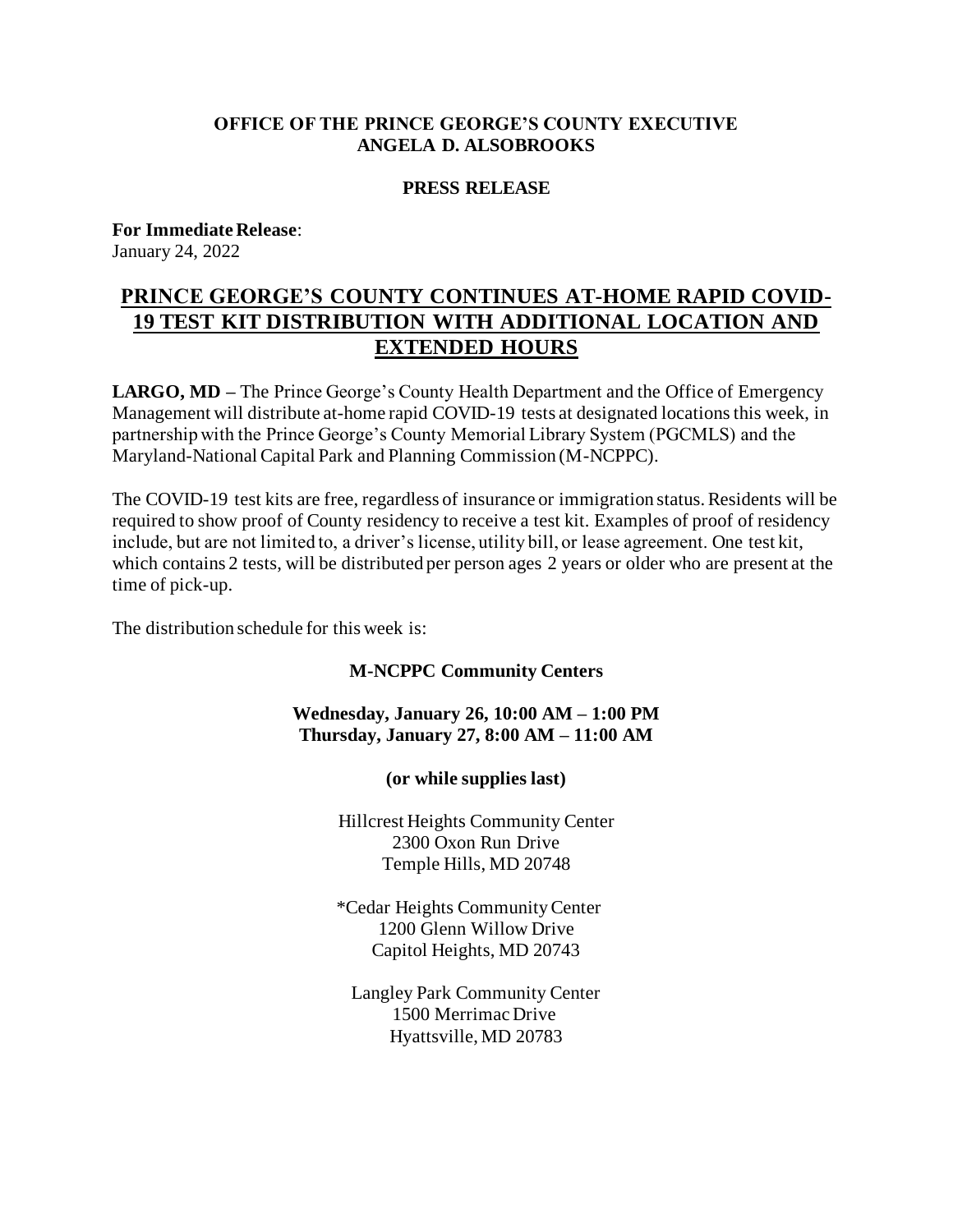Southern Regional Technology and Recreation Complex 7007 Bock Road Fort Washington, MD 20744

\*Watkins Regional Park (enter off of Route 193) 301 Watkins Park Drive Upper Marlboro, MD 20774

Southern Area Aquatics and Recreation Complex 13601 Missouri Avenue Brandywine, MD 20613

#### **PGCMLS Branch Libraries**

#### **Wednesday, January 26, 12:00 PM – 3:00 PM Thursday, January 27, 12:00 PM – 3:00 PM**

**(or while supplies last)**

Laurel Branch Library 507 7th Street Laurel, MD 20707

\*New CarrolltonBranch Library 7414 Riverdale Road New Carrollton, MD 20784

Oxon Hill Branch Library 6200 Oxon Hill Road Oxon Hill, MD 20745

\*Largo-Kettering Branch Library 9601 Capital Lane Largo, MD 20774

\*Spauldings Branch Library 5811 Old Silver Hill Road District Heights, MD 20747

### *\*indicates site is a drive-thru location*

The County Health Department and Office of Emergency Management extended hours of operation for the COVID-19 testing site at the Bunker Hill Fire Station (3716 Rhode Island Avenue, Brentwood, MD, 20722) to include Saturday hours. That site is now open Monday through Friday, from 9:30 AM to 5:30 PM and Saturday, from 10:00 AM to 4:00 PM, on a walkin basis only. The County also operates a COVID-19 testing site at the Temple Hills Community